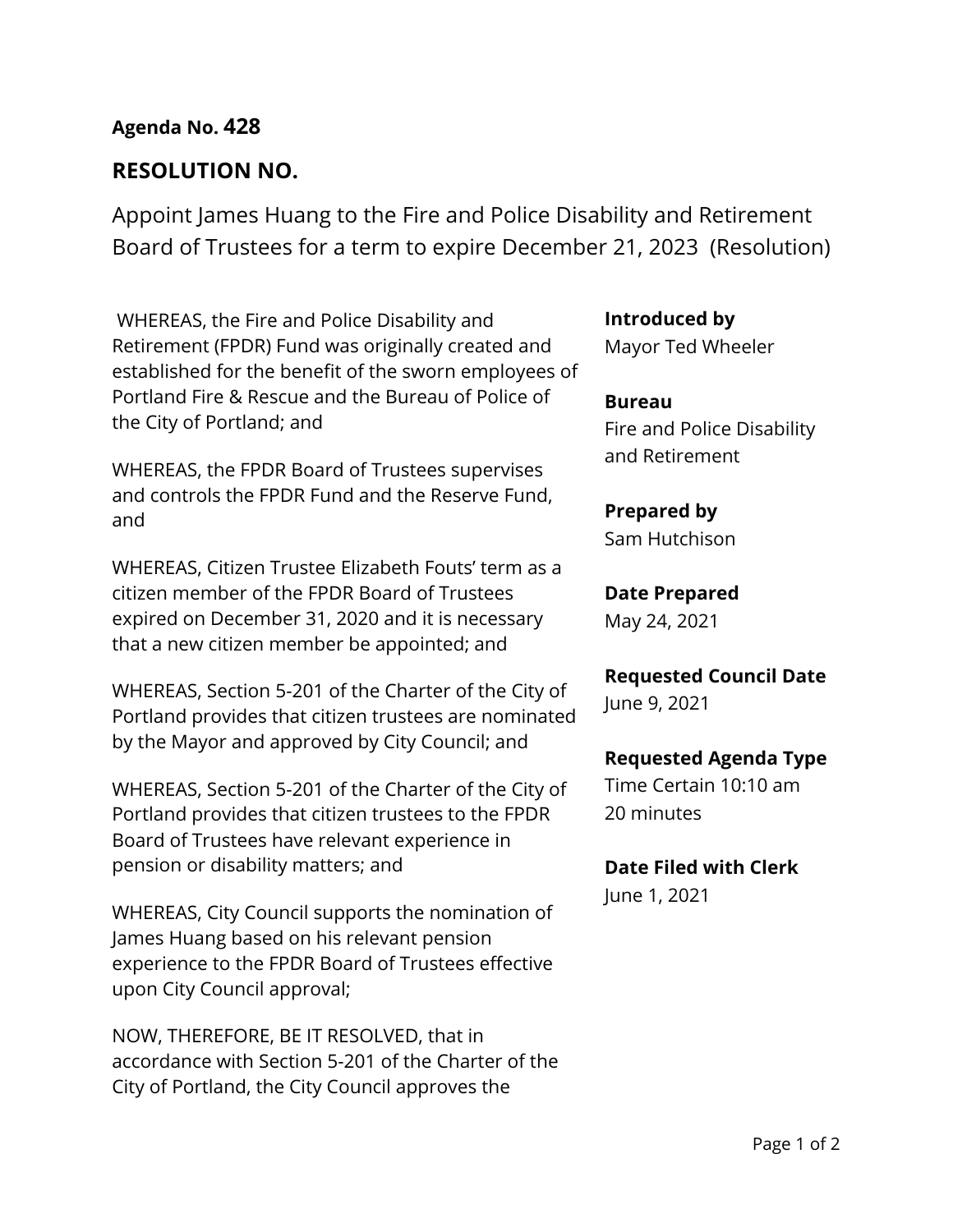appointment of James Huang to the FPDR Board of Trustees for a term to expire on December 31, 2023.

Adopted by Council:

## **MARY HULL CABALLERO**

Auditor of the City of Portland

Action Taken:

By

Deputy

Commissioners voted as follows (Yea or Nay)

Rubio -

Ryan -

Hardesty -

Mapps -

Wheeler -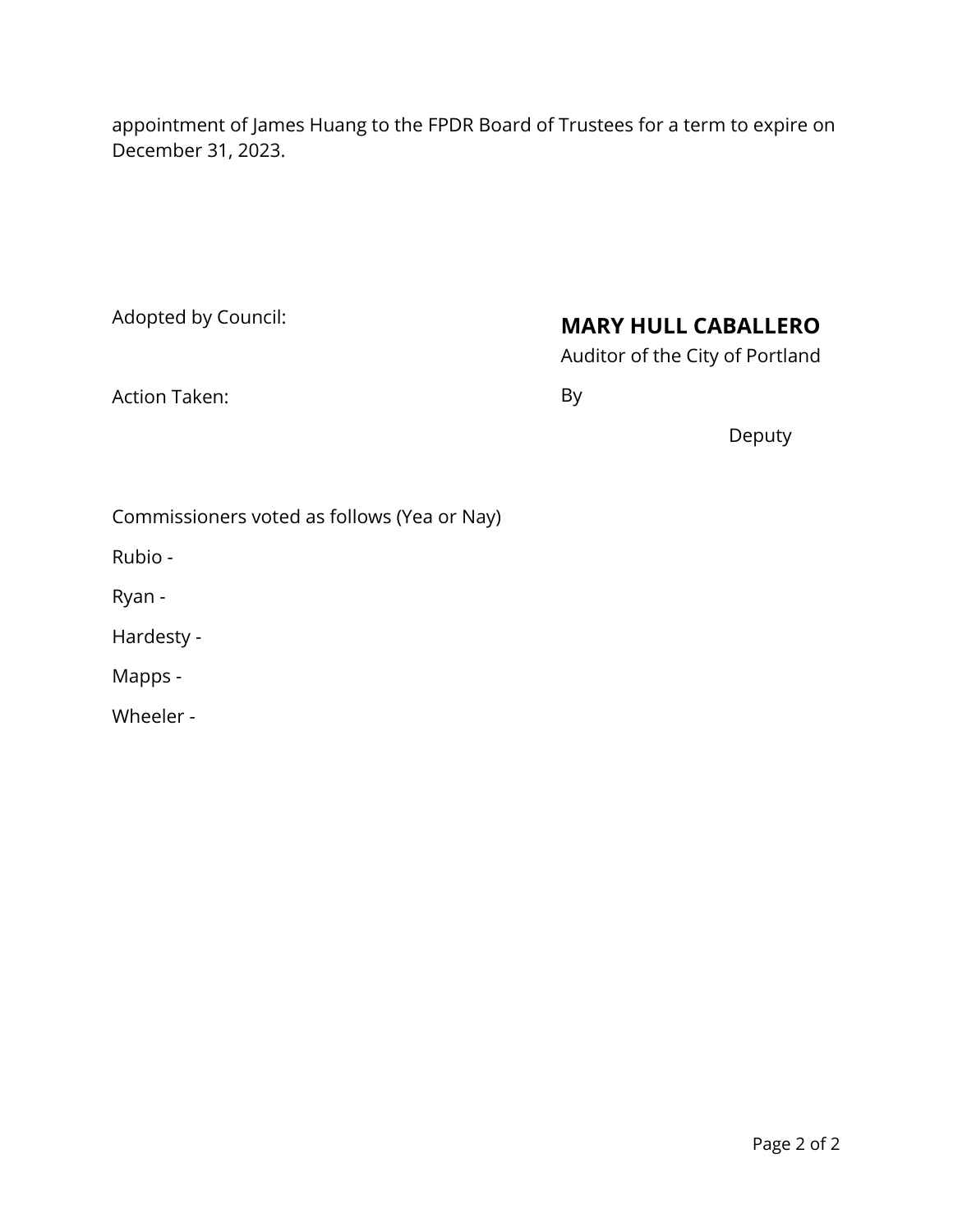## **Bio: James Huang**

James Huang is a 2nd VP & Associate Counsel at The Standard. He leads the Transactions Team, which provides legal advice to support The Standard's insurance, asset management, retirement, welfare benefits, broker/dealer, and investment advisory businesses. James has over 20 years of experience in providing legal and compliance advice to financial institutions to help them drive profitability and manage risks.

Prior to working at The Standard, he was a Vice‐President & Corporate Counsel at Prudential Insurance Company where he was the lead attorney for Prudential's retail investment advisory business. At Prudential, he supported the development of various investment advisory programs, including investment fiduciary services for DC and DB plans as well as IRAs. Additionally, he was responsible for reviewing and advising on investigations related to sales practice complaints against financial professionals and for leading a team that handled regulatory examinations related to the investment advisory business.

James also worked as Senior Counsel at MetLife where he was the principal attorney for MetLife's retail investment advisory business, the lead attorney for MetLife's independent business channel, and Assistant Counsel and Compliance Officer at Marsh & McLennan Companies where he supported the Investment Banking and the Alternative Risk Financing businesses.

In his spare time, James enjoys exploring different Portland neighborhoods with friends and traveling the world to experience different cultures and culinary scenes.